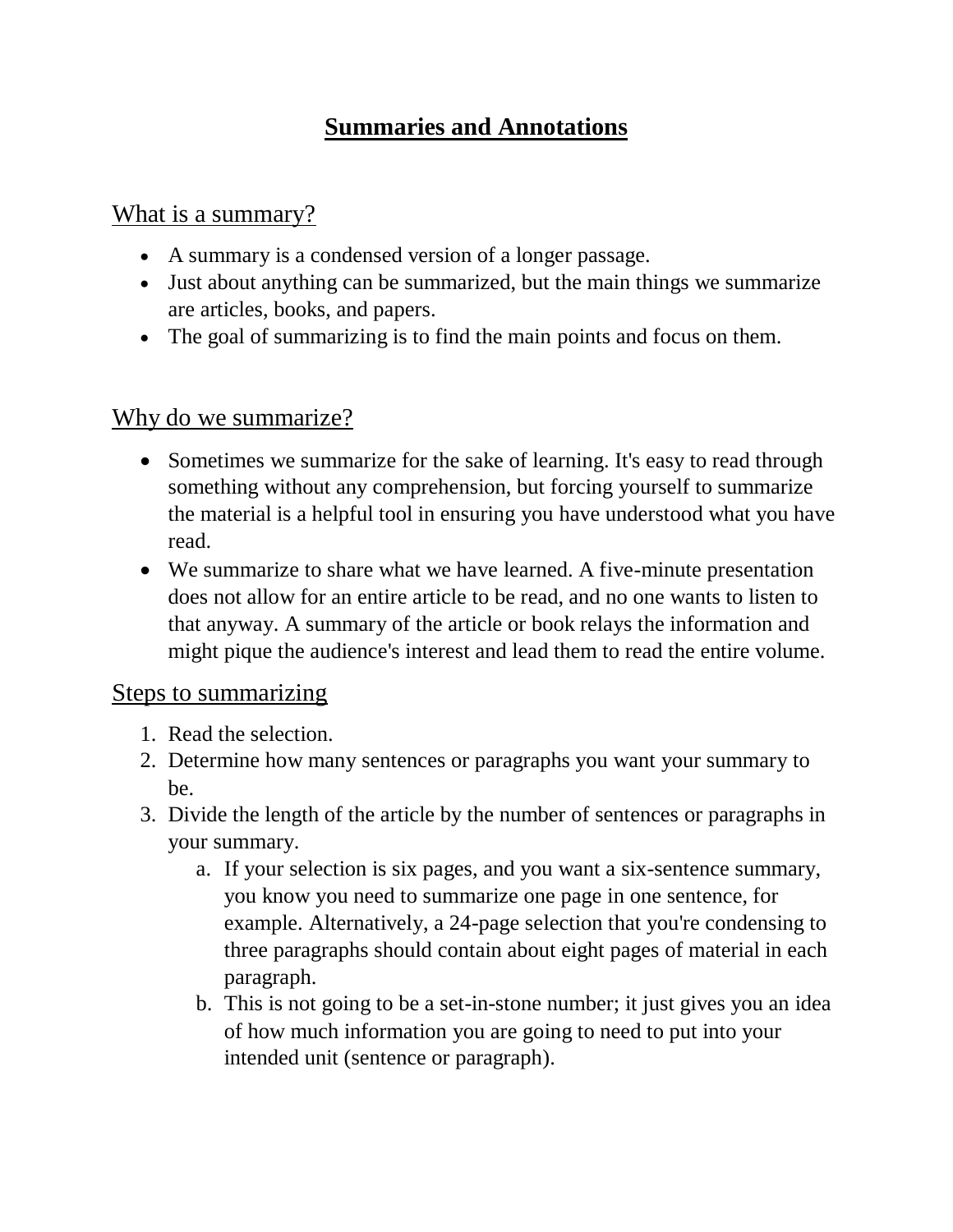- 4. In order to find where to divide your article, look for places where the text changes topic, direction, or action.
	- a. In scientific articles or journals, subheadings are useful; the author has already told you where he or she is changing subject.
	- b. In narratives, look for places the setting, dialogue, or character changes.
	- c. Key words like "however" and "therefore" show transition from one thought to another.
	- d. If possible, mark the reading selection into the number of passages you determined you would need in Step 3.
- 5. Read back through the first small section and highlight key words or phrases.
	- a. Look for bold-face or italicized content. This is often the author's way of telling you which information he or she deems most important.
	- b. The goal here is to eliminate minute details, so resist the urge to highlight entire paragraphs or even sentences if possible. Focus instead on the most important words that show what the entire section is about.

"A rainbow is not located at a specific distance from the observer, but comes from an optical illusion caused by any water droplets viewed from a certain angle relative to a light source. Thus, a rainbow is not an object and cannot be physically approached. Indeed, it is impossible for an observer to see a rainbow from water droplets at any angle other than the customary one of 42 degrees from the direction opposite the light source. Even if an observer sees another observer who seems "under" or "at the end of" a rainbow, the second observer will see a different rainbow—farther off—at the same angle as seen by the first observer."

In the above passage, the entire selection is, clearly, about rainbows. The key ideas are those of "optical illusions", "not physical", and the idea that the rainbow is seen from an "angle."

- 6. Take those key words and compose a full sentence from them. From the above passage, a summary statement, then, might be as follows: "Rainbows are not material, but optical illusions dependent on each observer's perspective to the light source and water droplets."
- 7. Use the title of the article to help you determine what the article is about.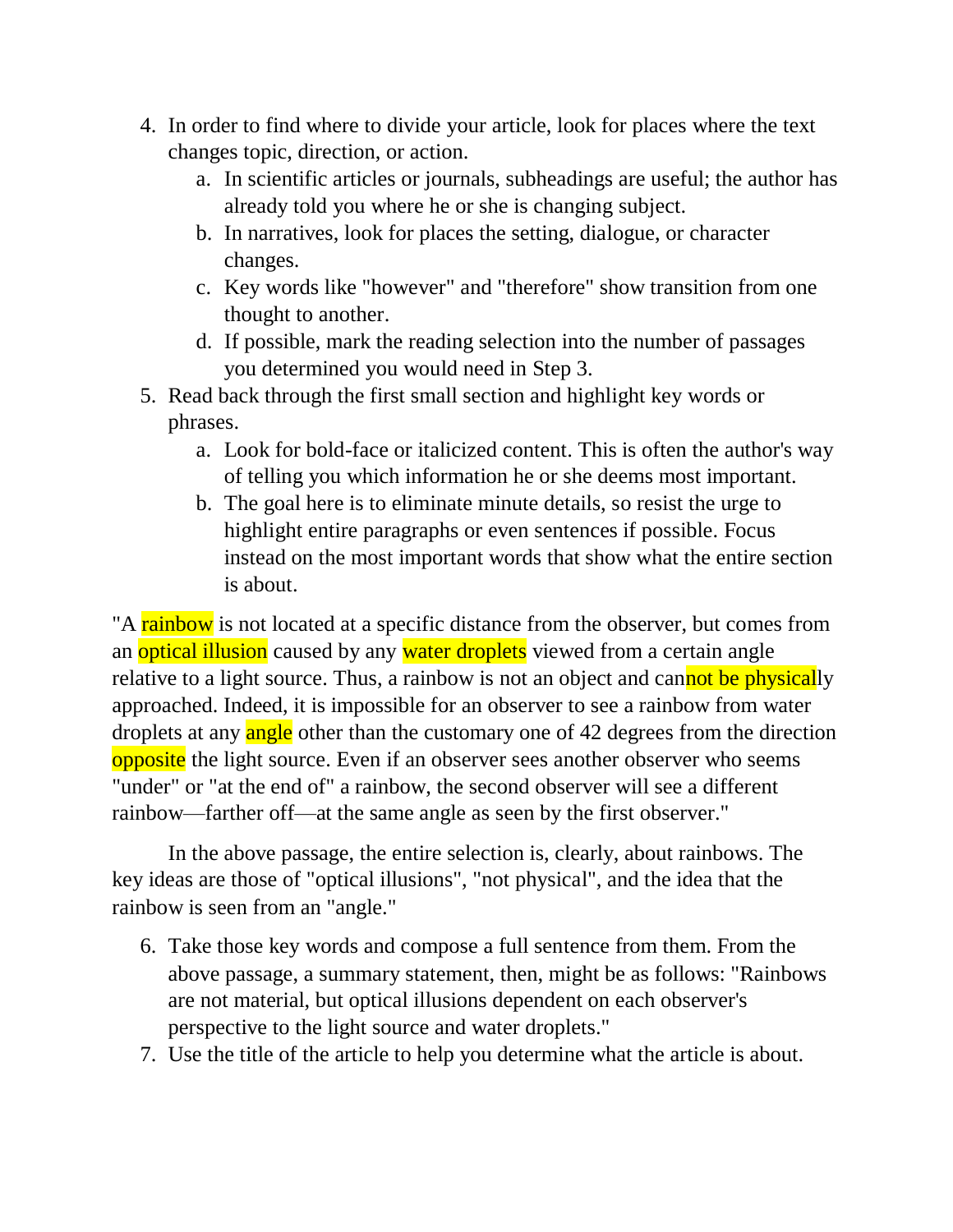## Example

### Passage:

"It's likely no surprise to dog owners, but growing research suggests that man's best friend often acts more human than canine. Dogs can read *facial expressions*, communicate [jealousy,](http://voices.nationalgeographic.com/2014/07/23/dogs-animals-jealousy-science-pets-owners/) display [empathy,](http://research.gold.ac.uk/7074/) and even [watch TV,](http://news.nationalgeographic.com/news/2015/01/150111-animals-dogs-television-pets-science-tv-behavior/) studies have shown. They've picked up these people-like traits during their evolution from [wolves](http://animals.nationalgeographic.com/animals/mammals/wolf/) to domesticated pets, which occurred between 11,000 and 16,000 years ago. Here are a few of the latest studies showing the human side of our canine companions. Social eavesdropping—or peoplewatching—is central to human social interactions, since it allows us to figure out who's nice and who's mean. According to a [study published in August in the journal](http://www.sciencedirect.com/science/article/pii/S0003347215001979) *Animal Behaviour*, our dogs listen in too. In a new study, scientists tested 54 dogs that each watched their owners struggle to retrieve a roll of tape from a container. The dogs were divided into three groups: helper, non-helper, and control. In the helper group, the owner requested help from another person, who held the container. In the non-helper group, the owner asked for help from a person, who then turned their back without helping. In the control group, the additional person turned his or her back without being asked for help. In all experiments, a third, "neutral" person sat in the room. After the first round of experiments, the neutral person and the helper or nonhelper both offered treats to the dog. In the non-helper group, canines most frequently favored the neutral person's treat, shunning the non-helper. However, in the helper group, the dogs did not favor either the helper or the neutral person over the other. Scientists have previously observed similar results in human infants and tufted capuchin monkeys. So are dogs taking sides by ignoring the people who are mean to their owners? Only future research will tell. " - National Geographic

#### Summary Example:

Scientists have begun to believe that dogs can pick up on more human traits than previously thought. Scientists believe that, like humans, dogs will show hostility towards a person who doesn't treat the dog's human with respect.

## Why do we annotate?

- Often when we read, we tend to zone out and completely forget about the text all together.
- Annotating allows you to stay engaged with the text so you do not miss important pieces of information, thereby gaining a better understanding of the text.
- Annotating also allows you to engage in a 'conversation' with the author. You are able to ask questions, highlight important points, and even argue something the author said.

## How do we annotate?